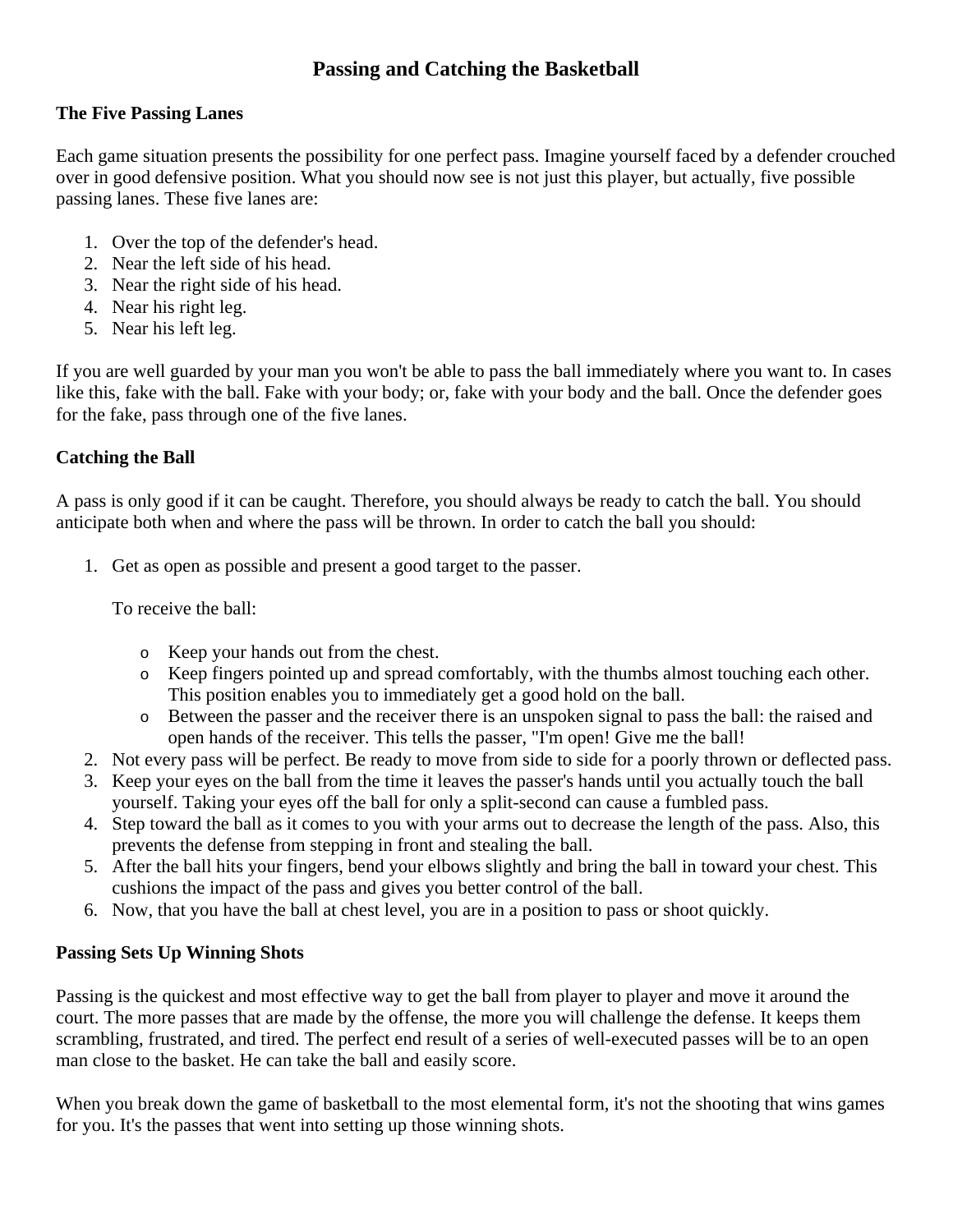Magic Johnson says, "I love to pass. It gives me a thrill to have the ball end up in the hands of the right player who's just ready to put it in the bucket for two points."

He goes on to say, "You can't overpower the ball. Your teammate won't be able to hold onto it. I try to make my passes soft enough so my teammate can catch and do something with it right away."

Magic offers more hints, "What I use for a target depends on the particular situation. With Kareem, because he is so tall, he'll hold up his hand and give me an easy target. With other players, I have to work harder, especially when I'm closely guarded. If my teammate is closely guarded, my target is to his outside open hand. When he's not closely guarded I aim the ball at the middle of his chest, right at his uniform numbers."

#### **The Two-Handed Chest Pass**

The chest pass is the most common pass you will throw in a game when there isn't a defensive player between you and your teammate. To execute this pass, start with the ball held in two hands chest-high and close to your body. Your elbows should be tucked in and fingers spread around the ball with your thumbs up. Don't spread your fingers out too far because this positioning will prevent you from making a quick pass. As you hold the ball, your wrists should be pointed upward. Holding them downward will force you, first, to turn them up before you pass. This is an unnecessary extra movement that only delays the pass.

When you are about to make the pass, step in the direction of your pass. Moving like this gives you body balance and gives your pass more power and speed. Don't overextend your step, because this tends to take away some balance.

As your arms stretch out to their full length, rotate your elbows and wrists outward so that your hands end up in a thumbs- downward, palms-out position. Release the ball with a snap of your wrist. Spin the ball with your, index fingers, middle fingers, and thumbs as it leaves your hands. This spin on the ball causes it to travel in a straighter line. This type of pass is easier to catch than a "flat spinless" pass.

## **The Two-Handed Bounce Pass**

The basic mechanics of the bounce pass are the same as those of the chest pass; however, the game situation for each of the passes are different. A bounce pass is a good one to use on a back- door play. It is also the pass to use when passing to a teammate, guarded from behind in the low post, or in other situations when a defender is between you and the receiver.

Starting with the same position as the two-handed chest pass, take a strong step in the direction of your receiver. Quickly extend your arms and palms outward. Backspin is put on the ball as you go from thumbs up to a thumbs down release position. This backspin makes the ball easier to catch. The ball must hit the floor at least three-quarters of the distance to your receiver. It should come up to him at his thighs and waist.

#### **The Two-Handed Overhead Pass**

The overhead pass is commonly used for moving the ball around the perimeter, as a skip pass, a pass into the post area, and as an outlet pass. When you make this pass, always aim the ball a little over the head of the receiver.

To make an overhead pass, hold the ball over your head and slightly back of the center of your head. Don't hold the ball BEHIND your head. This wastes movement and time. Your fingers should be spread firmly around the ball, thumbs a couple of inches apart at the bottom of the ball. This pass gets its power from the flick of your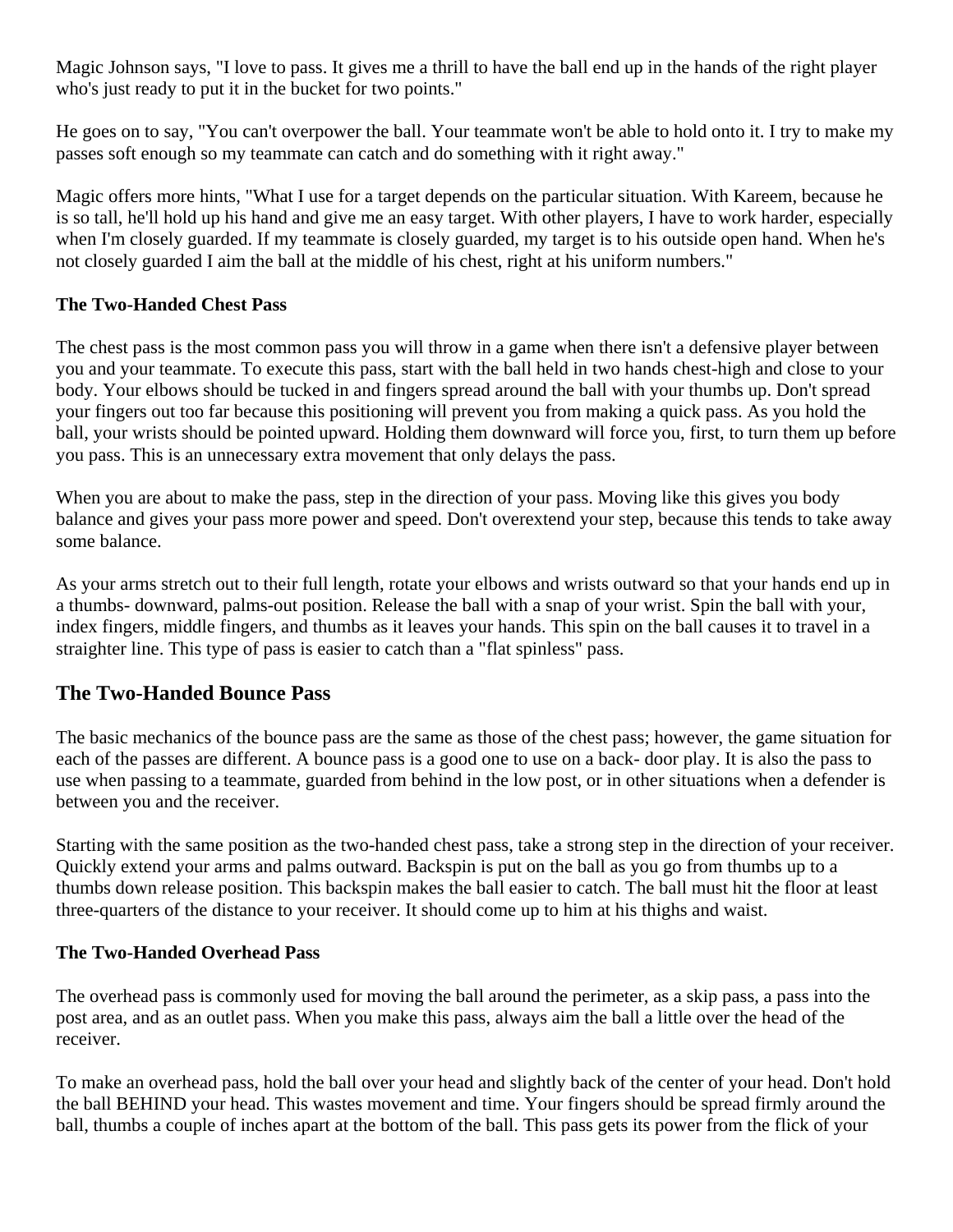wrists and fingers. As you step toward the receiver, snap the wrists and rotate both your arms and palms outward. Your hands should end with the fingers pointing upward.

### **The Lateral Pass**

The starting position is the same as the two-handed chest pass. With your defender standing in front of you, step across his body with the foot opposite the ball. This protects the ball. Bring the ball to your side and extend your arms. Quickly cock your outside wrist, drop your helper hand, and snap the ball to your receiver.

A variation of this pass is the lateral bounce pass made with one or both hands. If you use this pass, the ball must be bounced to a spot, at least, three-quarters of the distance to the receiver.

### **The Push Pass**

The push pass is a quick pass made with one hand. The pass originates near your ear and relies on your elbow being bent for its power. It can either be a straight or a lob pass. This depends upon the defensive alignment.

### **The Baseball Pass**

This is a long-distance pass, usually thrown more than half- court. Generally, one baseball pass to a player headed down-court ahead of anyone else, is all that's needed for a quick two points.

To make the baseball pass, keep both hands on the ball as long as possible. This gives you better control and will enable you to stop the pass at the last moment, if needed.

Plant your back foot and bring the ball back above the shoulder and near the ear on your throwing side. The arm must be bent at a 45-degree angle. The upper arm should be parallel to the floor. This position will enable you to throw a quick, straight, and hard pass. Step toward the direction of your intended pass with the foot opposite your throwing arm. Make an overhead throw, snapping the wrist, and follow through with the arm fully extended. Remember to put a backward rotation on the ball to make it go straight.

#### **The Behind-The-Back Pass**

This pass used to be considered a "show-off" pass; however, it now has become a normal offensive weapon. Still, it MUST NOT be abused.

To make the pass, hold the ball with two hands. As you bring the ball back around your hip, your helping hand drops off. Your passing hand is on the side of the ball and must thrust the ball behind the back. The movement ends with the passing hand near the opposite hip, with the fingers pointing in the direction of the pass.

## **The Hand-Off Pass**

This is a pass that doesn't require an extension of the arm. It is used to give the ball to a teammate who is either cutting or circling behind you.

Have one arm up and the ball laying on the palm of your other hand. Simply toss or flip it to the receiver. Another variation of this is to turn your body toward the receiver, or else, make a complete turn, face the receiver and give him the ball.

#### **The Hook Pass**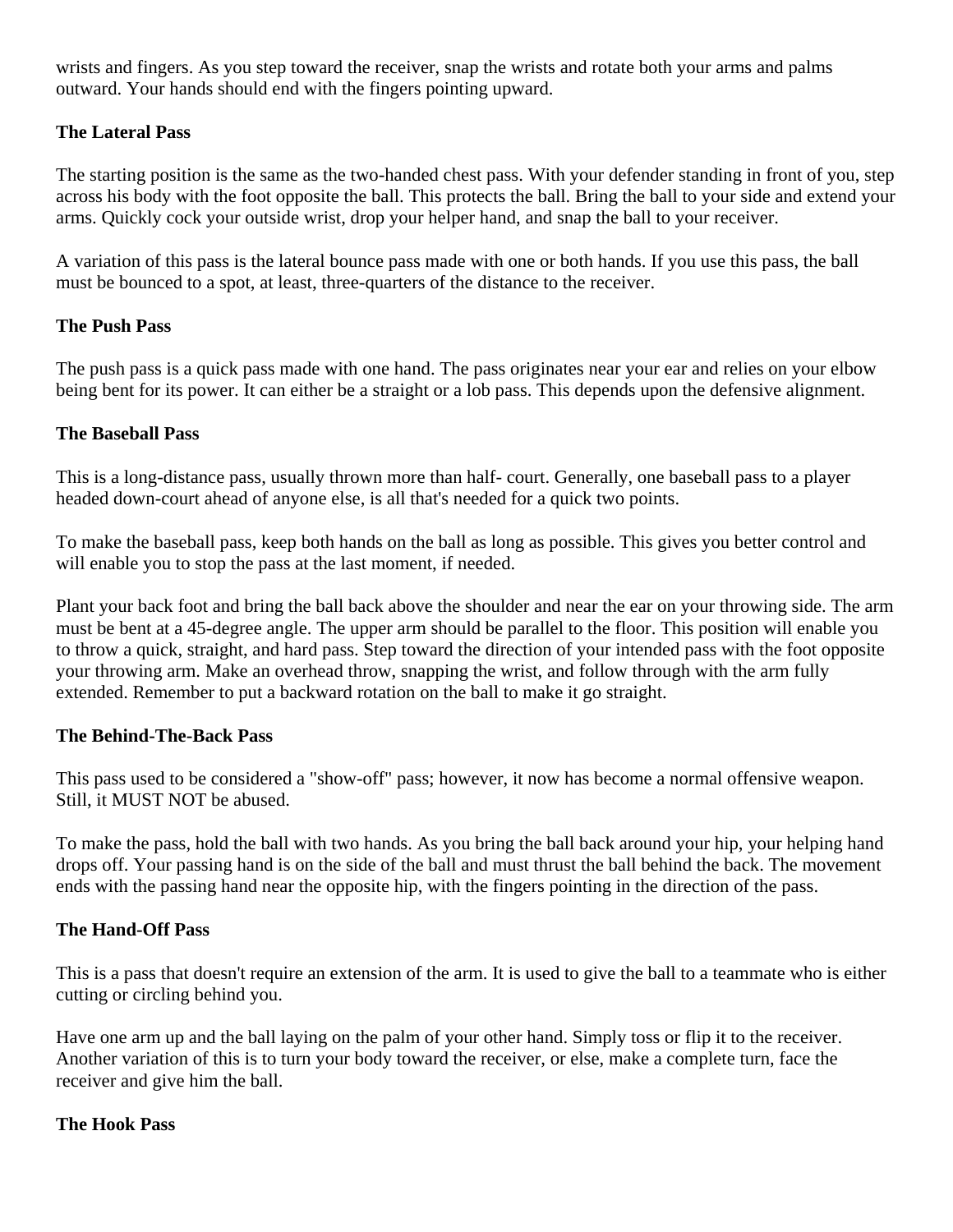When you are closely guarded, hold the ball at shoulder level, elbows flared outward to protect the ball. Start to lift the ball up with two hands, with the wrist of the outside hand flexed. Drop your helping hand to face level. Extend your passing arm over your head with the ball. When you have stretched this arm out completely, flick the ball by snapping your wrist forward.

#### **The Off-The-Dribble Pass**

This is becoming a pass that is popping up at all levels of basketball. To make this pass work, on your last dribble, move your dribbling hand to the top quarter of the ball. Combine a lateral movement of the hand and arm, and push the ball forward with a snap of the wrist toward the receiver. This pass is quick and deceptive. It will usually catch the defensive man by surprise.

### **Passing Drills**

Passing, like shooting, requires constant practice. If you will regularly work on the following drills, your passing mechanics will improve. However, it's only through team practice sessions and games, with your coach watching, that you will really learn WHEN to pass and HOW to get the pass over, under, or through the defender. Such situations will develop and sharpen your passing skills the most, turning your passing mechanics into valuable on-court skills.

### **Wall Passing**

This will help you develop your two-handed chest pass as well as the bounce pass. Performing the drill regularly will improve your reflexes and form. Also, it will help you to develop ball rotation and arm strength. Do the drill like this:

- 1. Stand six feet from a wall and pass the ball chest-high to a spot you have marked on the wall. Concentrate on your form. Make 20 passes like this.
- 2. Step back two feet and take 20 more chest passes. This completes the set.
- 3. Do another set, but, this time use bounce passes.
- 4. Next, see how many chest or bounce passes you can make in a minute. Try to increase the number with each practice session.

Before you reach the end of this drill, your arms will begin to tire and your fingertips might even become sore. Keep concentrating and maintaining form throughout the drill.

#### **Dead Ball Rule**

When you play with your teammates or friends, play with the rule that dribbling is not allowed. If you do dribble, you lose possession of the ball. By playing with this "dead ball" rule, all players will be forced to concentrate on their passing game and look for the open man instead of dribbling the ball.

## **Bull In The Ring**

Form a circle with players standing at least four feet from each other. Place one defensive man in the middle. The object of this drill is to pass the ball to each other without the defensive man touching, deflecting, or stealing the ball.

In this case, the passer who makes the mistake becomes the defender and the defender takes his place on offense. The other rule of this game is: you are not allowed to pass to players standing on either side.